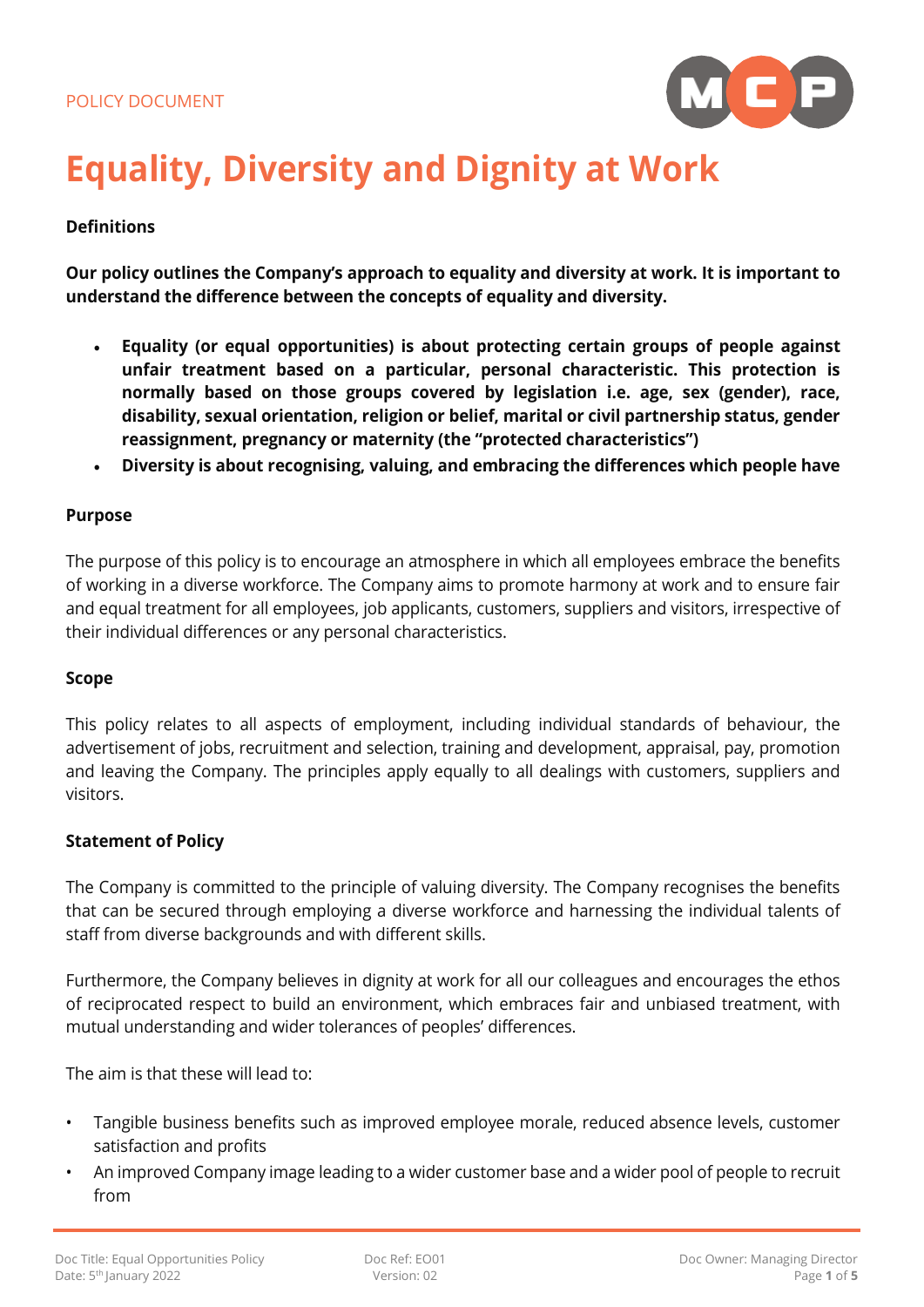

The avoidance of costly legal proceedings caused by breaches of equality legislation

The Company is committed to providing fair and equal treatment for all employees, customers, suppliers and visitors and all employees are expected to treat everyone with whom they come into contact with dignity and respect. Employees should be aware of the importance the Company attaches to this policy and that breaches will be classed as disciplinary offences and dealt with accordingly.

# **Legal Obligations**

In valuing diversity, the Company commits itself to go beyond the legal minimum regarding equality. However, in applying this policy the Company still needs to take account of current and future equality legislation (and associated codes of practice) including, but not limited to, the following:

- The Human Rights Act 1998
- The Protection from Harassment Act 1997
- Civil Partnership Act 2004
- Health and Safety at Work Act 1974
- The Equality Act 2010

The above legislation protects individuals against direct discrimination, indirect discrimination, harassment (including bullying) and victimisation because of the protected characteristics. We also now have legislation to protect against discrimination by association and perception:

- **Direct discrimination** is treating a person less favourably because one of more of the protected characteristics.
- **Indirect discrimination** is where someone is disadvantaged by an unjustified provision, criterion or practice that also puts other people with the same protected characteristic at a particular disadvantage.
- **Harassment** is unwanted conduct that has the purpose or effect of violating someone's dignity, or creating an intimidating, hostile, degrading, humiliating or offensive environment for them.
- **Bullying** is a form of harassment which is normally but not always, related to an abuse of power.
- **Victimisation** is treating a person less favourably because they have asserted their rights under this policy or equality legislation (i.e. made or assisted with a complaint).

In pursuing this policy, we believe that the principles that underpin the above legislation should be extended to all employees, regardless of any protected characteristic.

# **Responsibilities**

The Company is responsible for facilitating the training and providing the support which may be required, to enable a better understanding of the importance and benefit of this policy, and how to ensure it is enacted by everyone concerned.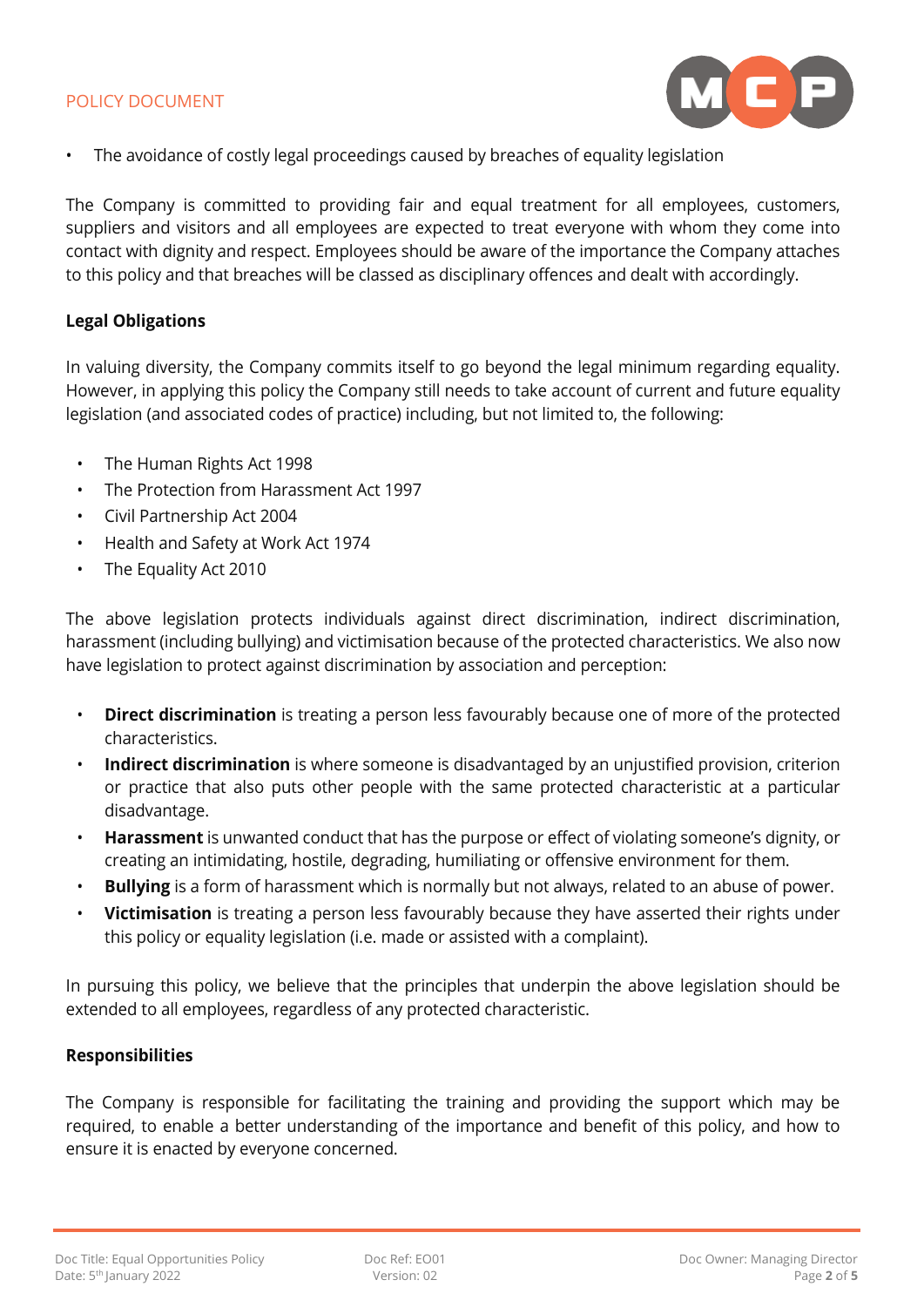

All Employees are expected to have read and understood this policy and to have undertaken any training as is appropriate. They are also expected to ensure they behave in accordance with its principles, encourage the same level of behaviour in colleagues and immediately report any breaches witnessed.

All managers are expected to have undertaken any training as is appropriate and to be responsible for ensuring this policy is understood and complied with by employees in their area, dealing with breaches and complaints (whether reported or not) seriously, speedily, sensitively and confidentially and contributing ideas for the advancement of diversity principles within the organisation.

The Managing Director has overall responsibility for this policy and for reviewing and providing advice on this policy, encouraging the adoption of its principles throughout the organisation and ensuring complaints are adequately investigated.

#### **Policy Breaches**

If legal requirements are contravened, both the Company and employees concerned may be liable to legal proceedings and the risk of having unlimited damages awarded against them.

Follow up/review training or education may be more appropriate where minor breaches have occurred due to a lack of understanding of equality and diversity principles.

#### **Implementing the Policy**

- It is impossible to define all the characteristics which make people different
- Some are protected by legislation whilst others are not

#### **Communicating this policy**

In order to ensure the principles of this policy are embedded in everything we do; all existing employees will receive a copy of this policy and training regarding how it should be interpreted. This policy will also be covered in all future inductions.

Below are some examples to illustrate how this policy impacts on all other work policies and practices. This list is not exhaustive as each situation must be considered on its merits.

#### **General standards of behaviour**

The Company always expects employees to conduct themselves in a professional and considerate manner. The Company will not tolerate behaviour such as:

- Physical violence
- Threatening or intimidating behaviour
- Shouting or swearing
- Rudeness
- Isolating, ignoring or refusing to work with certain people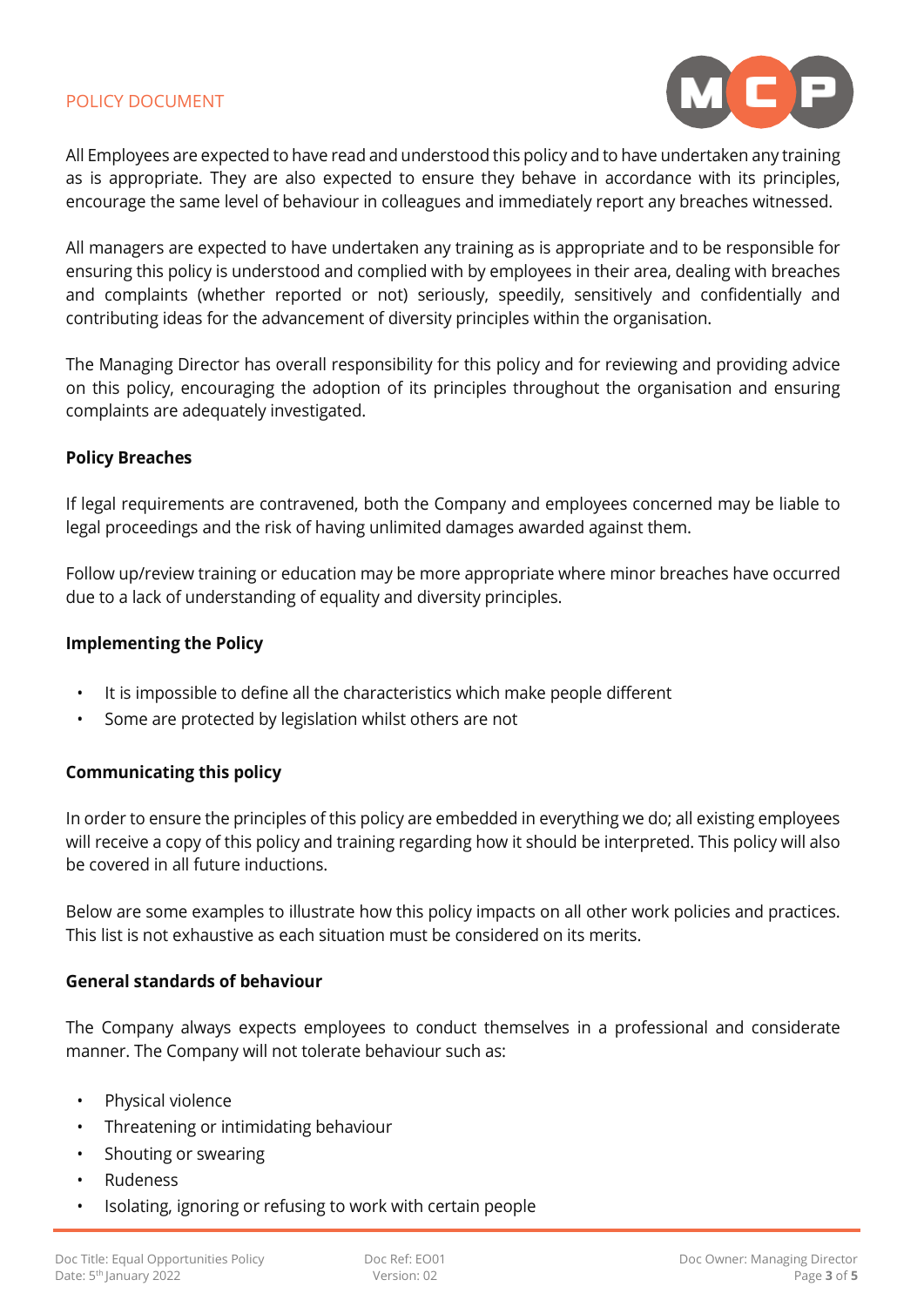

- Telling offensive jokes or name calling
- The display of offensive material such as pornography or sexist/racist cartoons
- Distribution of offensive material via email, text messages, etc.

It is no defence for employees to say they did not intend their behaviour to cause offence, or to blame individuals for being over-sensitive as it is for the recipient of the behaviour to decide what they consider to be offensive. It is the impact of the behaviour rather than the intent which is important.

# **Recruitment and Selection**

Individuals involved in the recruitment and selection of employees will ensure the following criteria are adhered to and that:

- A carefully worded and objective job description/person specification is produced for all vacancies, outlining the essential skills, knowledge and experience required
- Job advertisements are agreed by a senior manager and placed to encourage applications from all sections of the community. Advertisements will not contain any age limits and will avoid stereotyping or using wording that may discourage particular groups from applying
- Application forms will explain our aims to be an equal opportunities employer, to recruit a diverse workforce which reflects the make-up of the local community and to generally promote diversity principles.
- Short-listing and selection will be based on objective criteria relevant to the job and decisions made by suitably trained employees, purely based on merit

The reasons for all decisions will be recorded. Applicants should not be asked about their health or a disability before a job offer is made.

# **Training, Development and Promotion**

The Company will ensure that irrespective of any protected characteristics:

- The training necessary to implement this equality policy is provided
- All employees are encouraged to achieve their full potential
- Selection for all training, career development opportunities and job changes will be purely based on merit
- Appraisals of performance will be conducted timely and objectively
- Selection for promotion will be purely based on merit

# **Meeting Individual Needs**

As far as possible the Company will try to meet the needs of individuals at work. For example:

• Caring and domestic responsibilities – time off may be appropriate to allow employees to care for children or sick relatives to help them balance their work and home responsibilities